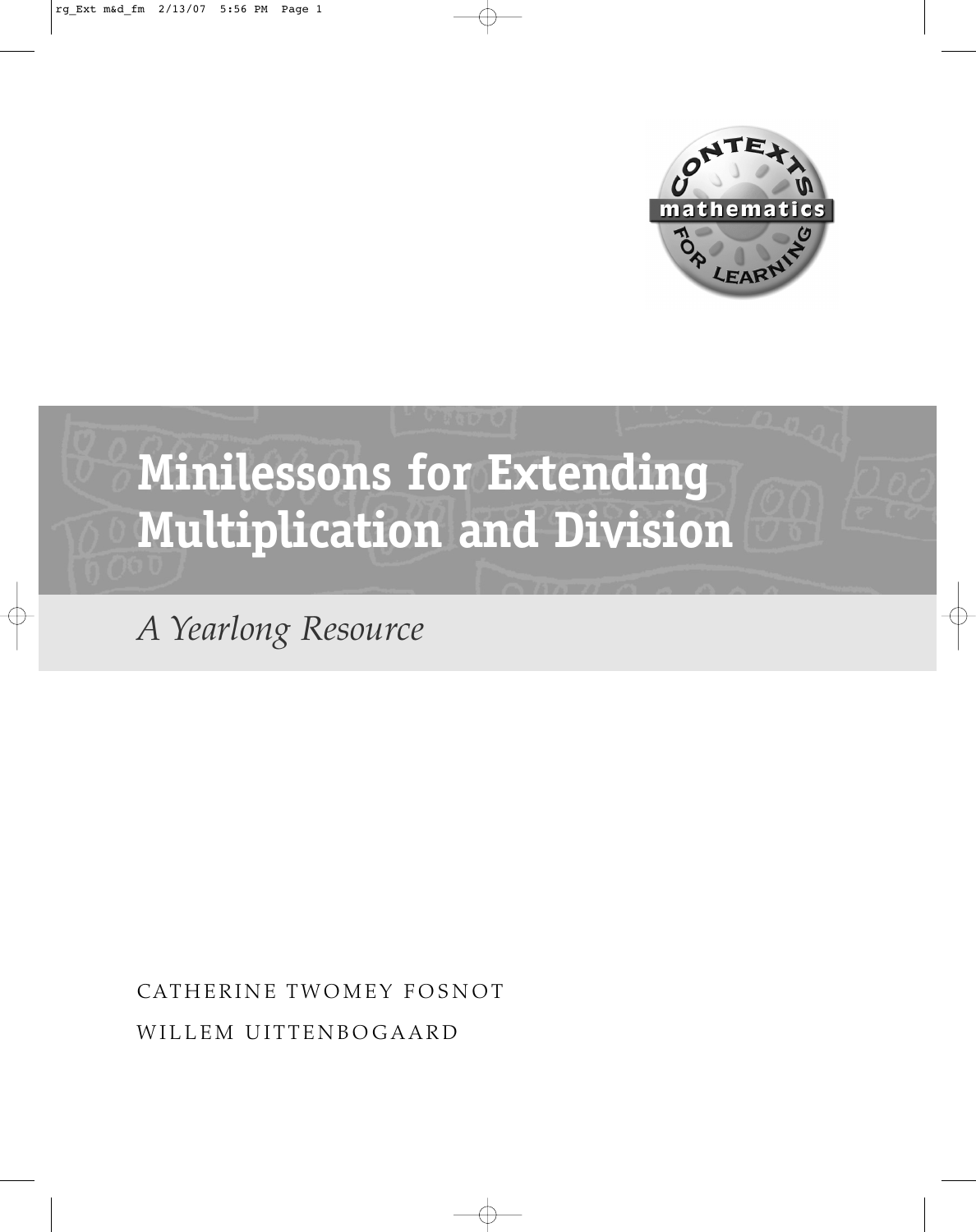

*first*hand An imprint of Heinemann A division of Reed Elsevier, Inc. 361 Hanover Street Portsmouth, NH 03801–3912 firsthand.heinemann.com

Offices and agents throughout the world

ISBN 0-325-01103-6

ISBN 0-15-360577-4

Harcourt School Publishers 6277 Sea Harbor Drive Orlando, FL 32887–6777 www.harcourtschool.com

**&Harcourt** 

© 2007 Catherine Twomey Fosnot

All rights reserved.

Except where indicated, no part of this book may be reproduced in any form or by any electronic or mechanical means, including information storage and retrieval systems, without permission in writing from the publisher, except by a reviewer, who may quote brief passages in a review.

Library of Congress Cataloging-in-Publication Data CIP data is on file with the Library of Congress

Printed in the United States of America on acid-free paper

11 10 09 08 07 ML 1 2 3 4 5 6

*Acknowledgements*

*Photography* Herbert Seignoret Mathematics in the City, City College of New York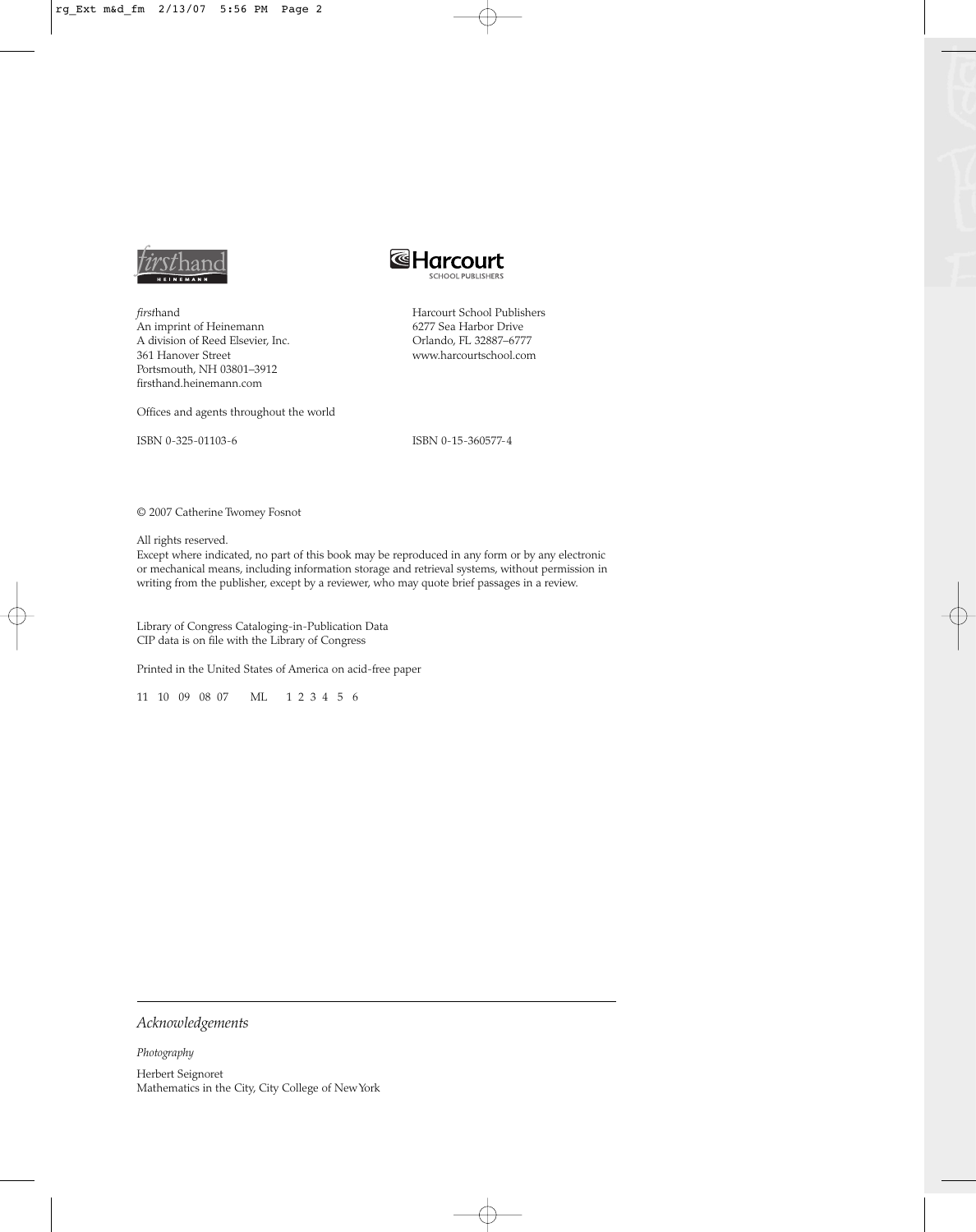# Contents

| <b>Overview</b> 5                                           |
|-------------------------------------------------------------|
| <b>The Array</b> 12                                         |
| <b>Graph Paper Arrays</b><br>Doubling, Doubling and Halving |
| A315<br>Relating Multiplication and                         |
| Division, Equivalence,<br>Simplifying                       |
|                                                             |
| Commutative Property,<br>Doubling                           |
| Relating Multiplication and<br>Division, Doubling           |
| A717<br><b>Bridging to the Open Array</b>                   |
| Associative and Distributive                                |
| Properties, Multiplication by Ten                           |
| <b>Associative Property</b>                                 |
|                                                             |

# **The Open Array**

| <b>Associative Property</b>                                                                      |
|--------------------------------------------------------------------------------------------------|
|                                                                                                  |
|                                                                                                  |
|                                                                                                  |
|                                                                                                  |
|                                                                                                  |
|                                                                                                  |
|                                                                                                  |
|                                                                                                  |
| Commutative Property, Place                                                                      |
| Value, Multiplication by the Base                                                                |
|                                                                                                  |
| Commutative and Associative                                                                      |
| Properties, Place Value,                                                                         |
| Multiplication by the Base                                                                       |
| A2229                                                                                            |
| Relating Multiplication and                                                                      |
| Division, Place Value                                                                            |
|                                                                                                  |
|                                                                                                  |
| Distributive Property, Landmarks                                                                 |
| More or Less, Using Partial                                                                      |
| Products                                                                                         |
| A2430                                                                                            |
| A2531                                                                                            |
| Multiplication with Landmark                                                                     |
| Numbers                                                                                          |
| A2632                                                                                            |
| Division with Landmark                                                                           |
| Numbers, Doubling,                                                                               |
| Equivalence, Using Partial                                                                       |
| Quotients                                                                                        |
|                                                                                                  |
| $A27 \ldots \ldots \ldots \ldots \ldots \ldots \ldots \ldots 33$<br>Distributive Property, Using |
| <b>Partial Products</b>                                                                          |
| A2833                                                                                            |
| A2934                                                                                            |
| A3035                                                                                            |

| Associative and Distributive       |
|------------------------------------|
| Properties, Relating               |
| Multiplication and Division        |
| A3135                              |
|                                    |
| Factoring the Divisor, Relating    |
| Multiplication and Division        |
| A3336                              |
| Revisiting the Associative and     |
| Distributive Properties            |
| A3437                              |
| A3538                              |
| Distributive Property of           |
| Multiplication over Subtraction    |
| A3638                              |
| A3739                              |
| A3839                              |
| Relating Multiplication            |
| and Division                       |
| A3940                              |
|                                    |
| A4141                              |
| Distributive Property of           |
| Multiplication over Addition with  |
| Division, Partial Quotients,       |
| Standard Long-Division             |
|                                    |
| Algorithm                          |
| A4241                              |
| A4343                              |
| A4443                              |
| Distributive Property of           |
| Multiplication over Addition or    |
| Subtraction with Division, Partial |
| Quotients                          |
| A4543                              |
|                                    |
| A4745                              |
| A4845                              |
| A4946                              |
|                                    |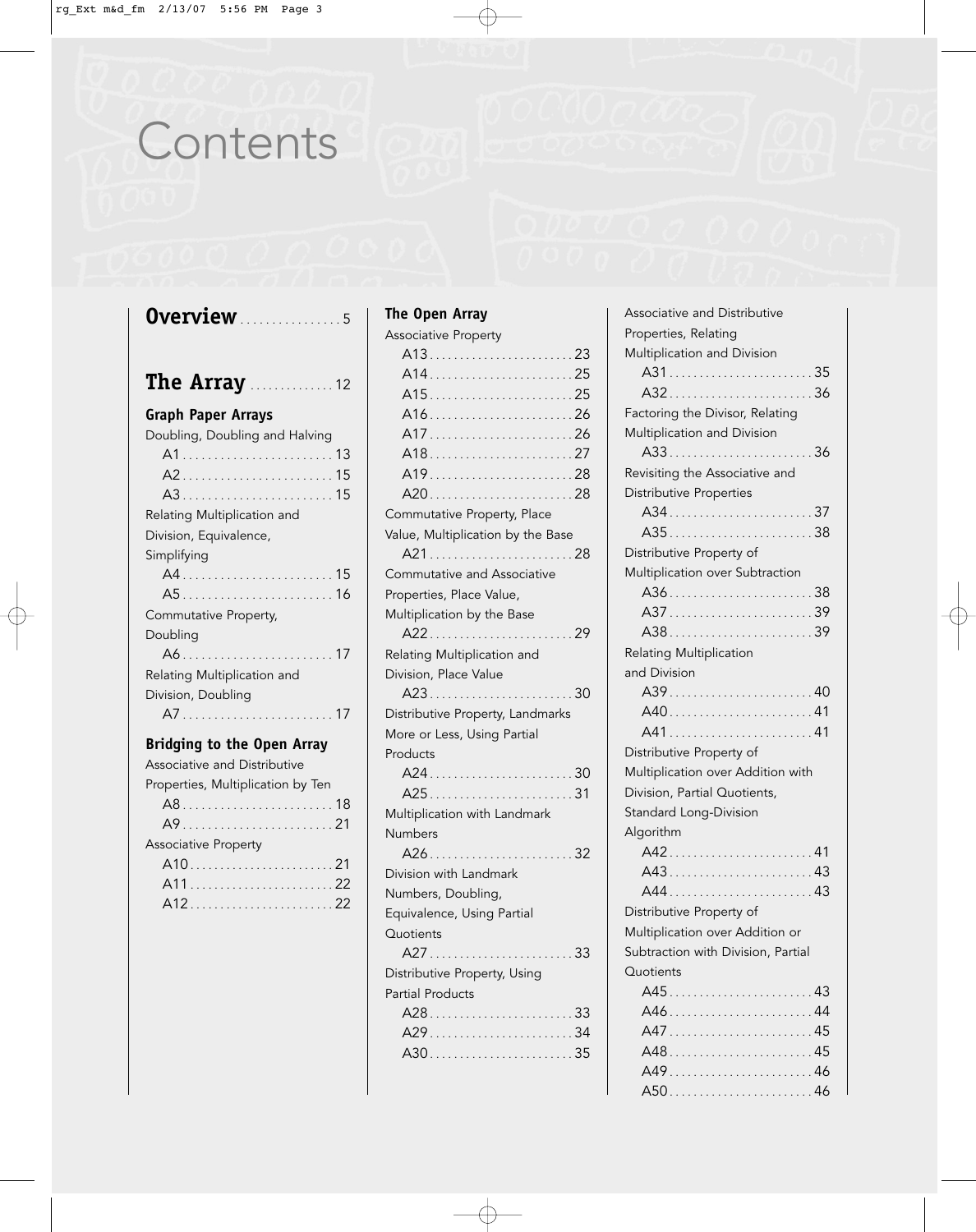# Contents *Continued*

| Revisiting the Distributive      |  |
|----------------------------------|--|
| Property for Multiplication      |  |
| Again, Using Partial Products    |  |
| A5146                            |  |
| A5249                            |  |
| A5349                            |  |
| Simplifying before Dividing,     |  |
| Proportional Reasoning           |  |
|                                  |  |
|                                  |  |
|                                  |  |
|                                  |  |
| A5853                            |  |
|                                  |  |
| Using the Difference of Squares, |  |
| Distributive Property, Using     |  |
| <b>Partial Products</b>          |  |
|                                  |  |
| A6155                            |  |
| A6255                            |  |
|                                  |  |

# **The Double Number Line and the Ratio Table** ............ <sup>57</sup> Keeping the Ratio Constant in Division, Proportional Reasoning B1 ........................ 58 B2 ........................ 60 B3 ........................ 60 Proportional Reasoning (Double Number Line only) B4 ........................ 61 Remainders, Proportional Reasoning B5 ........................ 62 Remainders, Partial Quotients (Double Number Line only) B6 ........................ 63 Remainders, Relating Multiplication and Division (Double Number Line only) B7 ........................ 64 Relating Multiplication and Division, Doubling and Halving, Associative and Commutative Properties (Double Number Line only) B8 ........................ 64 Relating Multiplication and Division, Equivalence, Proportional Reasoning (Double Number Line only) B9 ........................ 65 Equivalence, Variation (Double Number Line only) B10 ........................ 66 B11 ........................ 67

# **Extras Just for Fun** .................. <sup>69</sup> Associative and Commutative Properties C1 ........................ 70

Distributive Property, Place Value, Partial Quotients C2 ........................ 70 C3 ........................ 71 C4 ........................ 71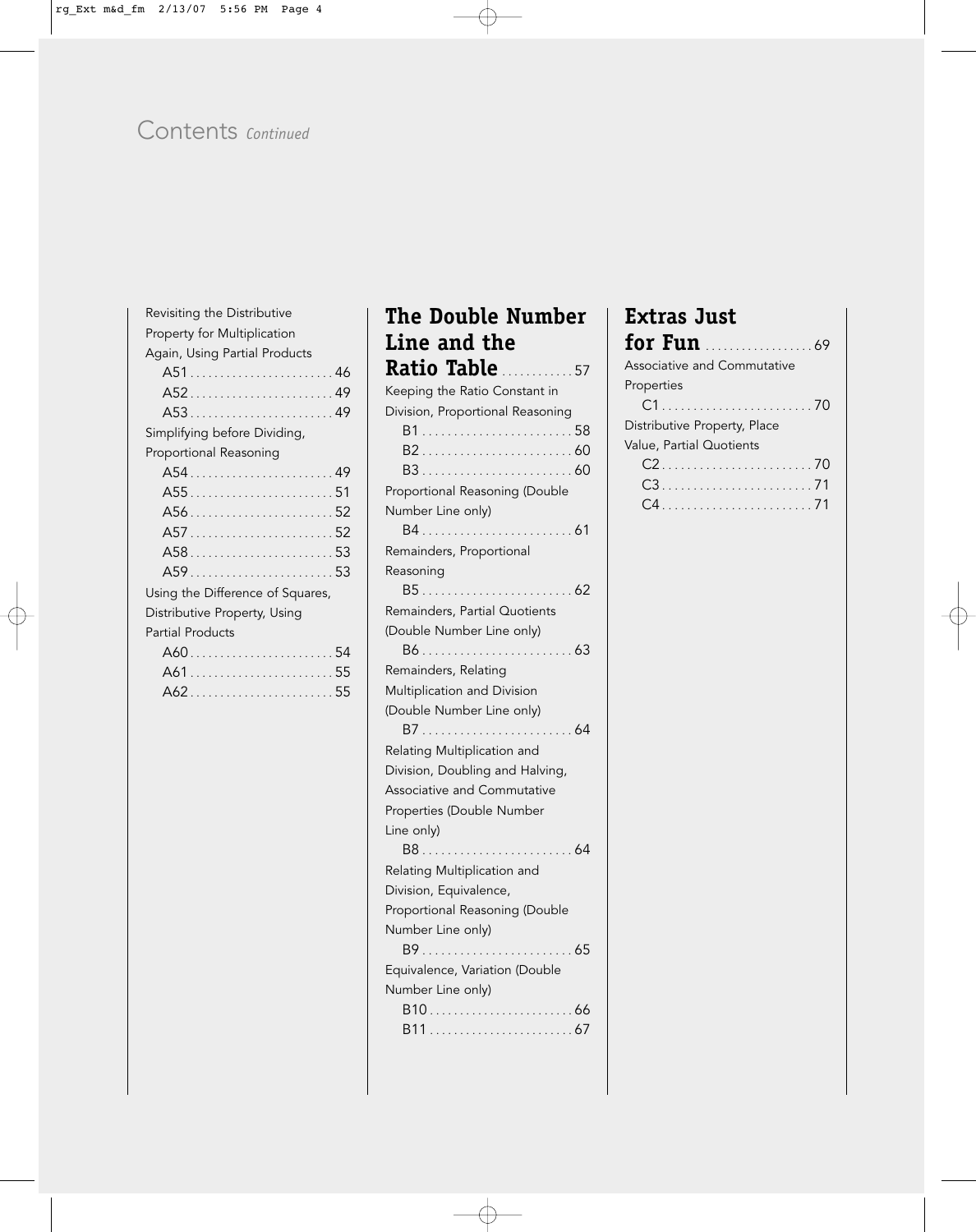# Overview

nlike many of the other units in the *Contexts for Learning Mathematics* series, which consist of two-week sequences of investigations and related minilessons, this unit is meant to be used as a resource of 77 minilessons that you can choose from throughout the year. In contrast to investigations, which constitute the heart of the math workshop, the minilesson is more guided and more explicit, designed to be used at the start of math workshop and to last for ten to fifteen minutes.

This guide is structured progressively, moving from the use of graph paper arrays, to the introduction of the open array but with graph paper provided as support, to the eventual use of the open array solely to represent students' strategies for multiplication and division.The latter section of the guide makes use of the number line and the ratio table instead of the array to support proportional reasoning but includes context to help students realize what they are doing. Although you may not use every minilesson in this resource, you will want to work through it with a developmental progression in mind.

The minilessons in this unit are crafted as groups of computation problems designed to encourage students to look to the numbers first, before they decide on a computation strategy. The minilessons will support your students in developing a variety of mental math strategies as well as an understanding of the traditional algorithms. These tightly structured series, or "strings,"of problems are likely to generate discussion of certain strategies and big ideas underlying an understanding of multiplication and division. They can also be used with small groups of students as you differentiate instruction.

#### **The Mathematical Landscape: Developing Numeracy**

Before you begin working with this unit, try an experiment. Calculate  $76 \times 89$ . Don't read on until you have an answer.

If you are like most people who are a product of the American school system, you probably got a pencil and paper, wrote the numbers down in columns, multiplied 6  $\times$  89 (starting with 6  $\times$  9, regrouping the 5 tens and adding it to the product of 6  $\times$  8, for a partial product of 534), then multiplied by the 7 (starting with 7  $\times$  9, regrouping the 6 tens, adding it to the product of  $7 \times 8$ , then recording a zero to reflect place value, for a partial product of 6230), and finally added the partial products (starting with the units), for a total of 6764. To check yourself, you probably went back and repeated the same actions and calculations; if you got the same answer twice, you assumed your calculations were correct.

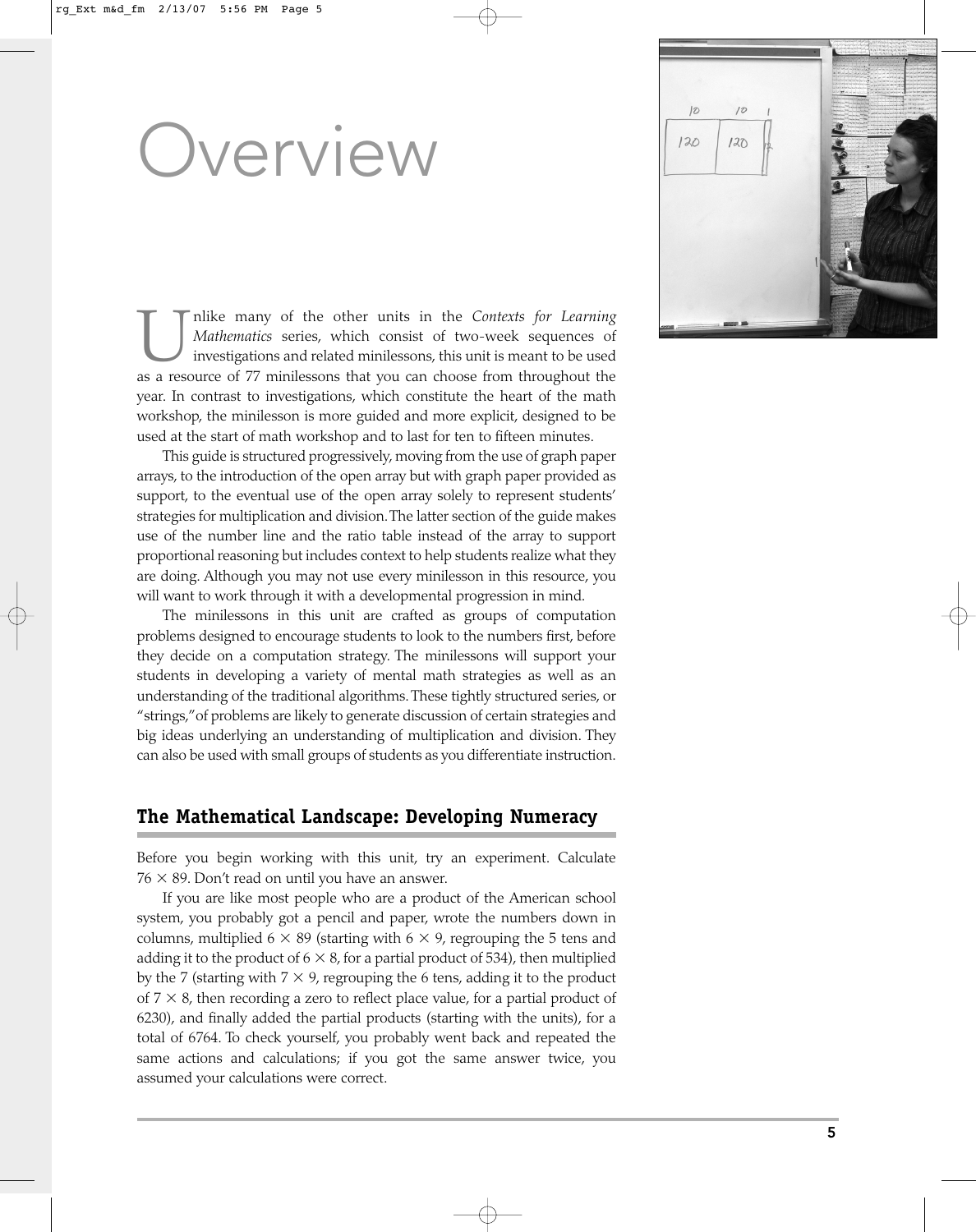Now take out a piece of graph paper and draw a rectangle that represents a  $76 \times 89$  array. See if you can find the smaller rectangular arrays inside this big one that represent the steps you did as you calculated. If this is difficult for you, the way the algorithm was taught to you has worked against your own conceptual understanding of multiplication.

Students make any number of place value errors in calculating the answer to each of these separate steps, either in regrouping the tens or in lining up the numbers. Why? Just think how nonsensical these steps must seem. Although multiplication is usually introduced in grade three, fourth and fifth graders are often still struggling to understand that  $76 \times 89$ actually means 76 groups of 89—or when envisioned in an array, 76 rows of units (such as square tiles) with 89 units (tiles) in each row. Because students treat the numbers in each step of the problem as digits, they lose sight of the quantities they are actually multiplying.

Liping Ma (1999) compared the way Chinese and American teachers think about and teach the multiplication algorithm and how they work with students who make place value mistakes. Most Chinese teachers approach the teaching of the multiplication algorithm conceptually. They explain the distributive property and break the problem up into the component problems:  $76 \times 89 = (70 + 6) \times$  $(80 + 9) = (6 \times 9) + (6 \times 80) + (70 \times 9) + (70 \times 80)$  $= 54 + 480 + 630 + 5,600$ . Once this conceptual understanding is developed, they compare the steps in the algorithm with the component parts in the equation. (The diagram shows these rectangles, representing partial products, within the larger array of  $76 \times 89$ .)



In contrast, 70 percent of American teachers teach the algorithm as a series of procedures and interpret students' errors as a problem with regrouping and lining up. They remind students of the "rules," that they are multiplying by tens and therefore need to move their answer to the next column. To help students follow the "rules" correctly, they often use lined paper and suggest that students use zero as a placeholder (Ma 1999). Sometimes they even resort to teaching the lattice method (an Italian method introduced to Europe by Fibonacci in 1202, and now included in some U.S. curricula) to ensure that fewer place value mistakes will be made.

When students are invited to invent their own ways to decompose the problem—when they have not been taught the algorithm—they usually employ a form of the distributive property naturally! Constance Kamii (1993) found that when she asked students to solve double-digit multiplication problems like  $76 \times 89$ , most students began with the largest component. For example, they would break  $76 \times 89$  into  $70 \times 80$  and  $6 \times 80$  and then add the remaining 70  $\times$  9 and 6  $\times$  9. The algorithm, though, requires starting with the units. Kamii, in fact, suggests that teaching algorithms can be harmful to students as they have to give up their own meaningmaking just as they are constructing the distributive property in order to adopt the teacher's procedures.

Let's listen in as Sophie, a third grader, tries to make sense of the algorithm in a discussion with Willem Uittenbogaard.They are talking about candies that are sold in rolls of 10.

"How many candies would you have if you had 3 rolls, or 5 rolls, or 7 rolls, or 10 rolls, or 11 rolls?" Willem asks. Sophie easily multiplies by 10 each time. Together they make a table to show the results.

"What if each roll had 11 candies?"Willem then asks. Once again, Sophie responds quickly: "In 3 rolls there would be 33; in 5 rolls, 55; in 7, 77; in 10, 110." But then she pauses."In 11 . . . I'm not sure. I need paper and pencil." She writes  $11 \times 11$  in column fashion and attempts to perform the algorithm, but she makes a place value error:

| ۰, | L      |
|----|--------|
|    | ,<br>г |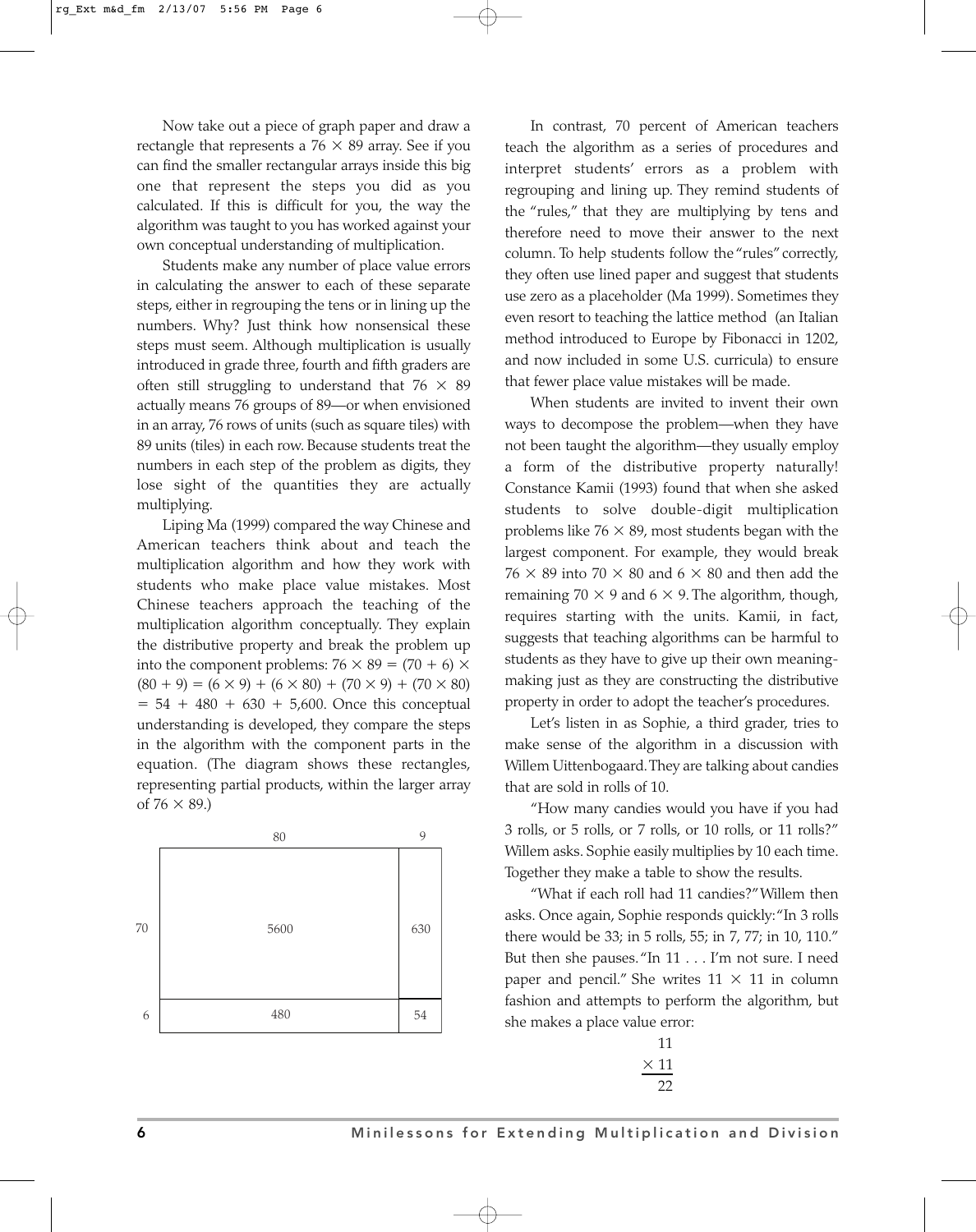Looking at her answer of 22, she says,"That can't be." Willem says,"You already know that 10 rolls have 110."Sophie nods, but does not use this information. She writes "11" eleven times in column fashion, and then adds this long column to produce 121. Willem confirms her answer and asks, "What about in 12 rolls?" Once again Sophie asks for paper and pencil and writes:

$$
\begin{array}{r} 11 \\ \times 12 \\ \hline 22 \\ 11 \\ \hline 33 \end{array}
$$

"Can't be."Again puzzled, Sophie returns to her long column addition and adds another 11 on top. This time, however, she does not add each column but crosses out the 121 and writes down 132, obviously adding 11 to 121 in her head.

Sophie understands that this situation calls for multiplication. She understands that it can be solved by repeated addition. She knows that 10 rolls have 110 candies. She can multiply by 10 easily. She demonstrates that she is aware of the distributive property when she adds one more 11 to 121 (which she even does mentally). She also has a good enough sense of number to know that her answers of 22 and 33 can't be right. Her problem is that the algorithm is getting in the way of her sense-making. She treats the digit 1 in 12 as a unit rather than a 10. She is performing a series of memorized steps (incorrectly), rather than trusting in her own mathematical sense.

It is probably true that if American schools taught the algorithm conceptually rather than procedurally, students would develop a clearer understanding of the process. Teachers could, in fact, build a bridge from students' invented solutions to the algorithm by using the distributive property and rectangular arrays.With Sophie,Willem could write out  $12 \times 11 = (2 \times 1) + (2 \times 10) + (10 \times 1) + (10 \times 10)$ , build an array, and then look at the pieces of the algorithm, picking them out within the larger 12  $\times$  11 array. But in today's world, do we want Sophie to have to rely on paper and pencil, or do we want to help her trust in her own mathematical sense and add another 11 to 121? She can do this in her head. Is the algorithm the fastest, most efficient way to compute? When are algorithms helpful? What does it mean to compute with number sense? How would a mathematician solve 76  $\times$  89?

Ann Dowker (1992) asked 44 mathematicians to estimate several typical multiplication and division computation problems, one of which was  $76 \times 89$ , and assessed their strategies. Only 4 percent of the responses represented the use of the standard algorithms. The mathematicians looked at the numbers first and then found elegant, efficient strategies that seemed appropriate for the numbers. They made the numbers friendly (often by using landmark numbers), and they played with relationships. Interestingly, they also varied their strategies, sometimes using different strategies to solve the same problems on different days! Most important, they found the process creative and enjoyable.

A common strategy for  $76 \times 89$  was  $(100 \times 76) - (11 \times 76) = 7600 - 760 - 76 = 6764$  (see the rectangular array below). The commutative and distributive properties were employed to make the problem friendlier.



There are many other ways to do this problem. Halving helps. If  $100 \times 89 = 8900$ , then half of that equals 4450, which is therefore equal to 50  $\times$  89. To find 25  $\times$  89, we take half of 4450, which equals 2225. Adding these together, we get  $4450 + 2225 = 6675 =$  $75 \times 89.$  Now we just need to add one more  $89$  to get an answer of 6764. (See the array that follows.)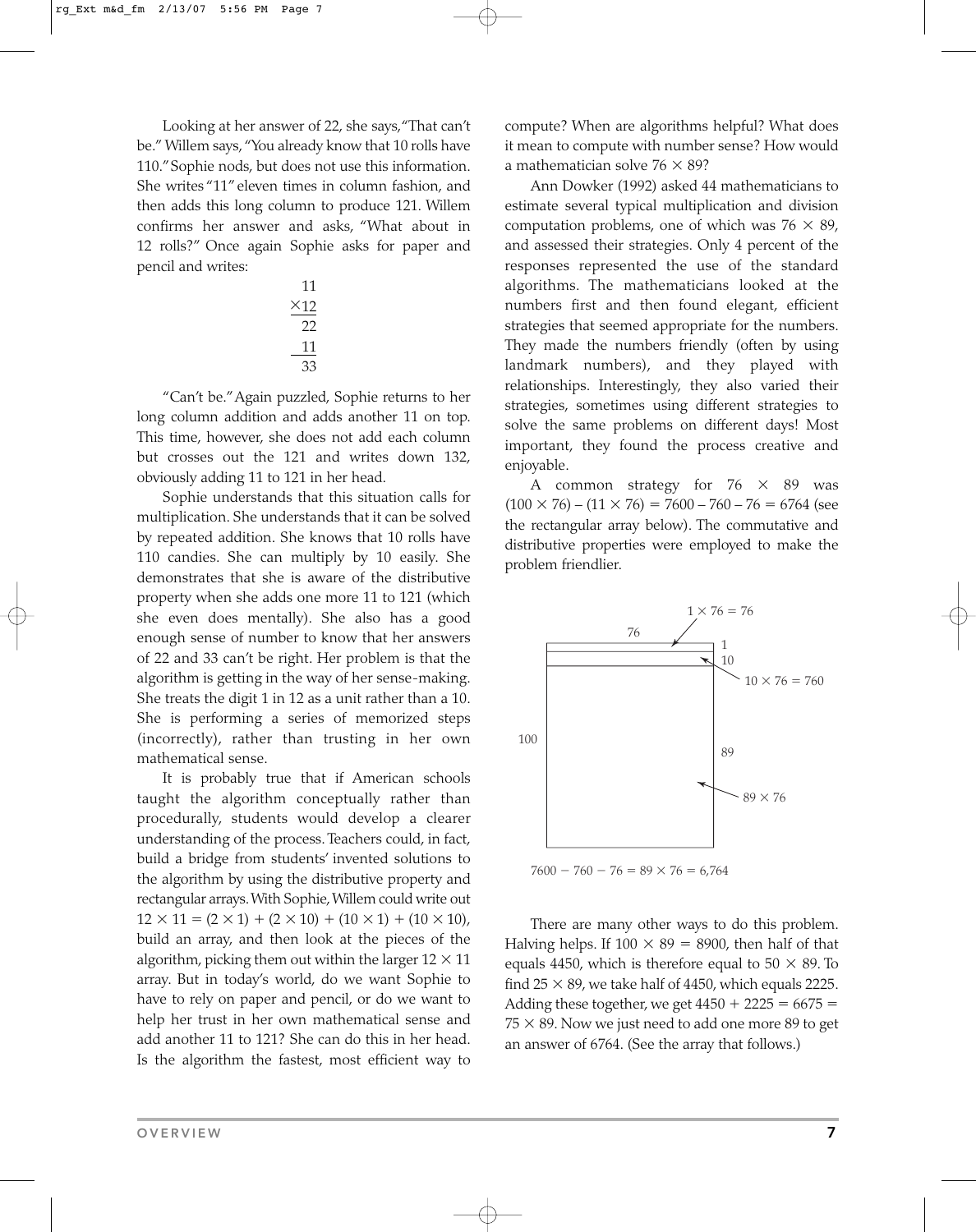

Using money sense or fractions is even nicer. Obviously 76 is close to 75, which when thought of in relation to a dollar is  $\frac{3}{4}$ , or 75 cents. So  $\frac{3}{4}$  of 89 = 3  $\times$ ⁄ ⁄  $22.25 = 66.75$ . Since we divided 75 by 100 to get the original  $\frac{3}{4}$ , we now have to multiply 66.75 by 100, ⁄ which equals 6675, the answer to 75  $\times$  89. Now we need one more 89 to make 76  $\times$  89: 6675 + 89 = 6764.

Or we could make the problem friendly by first working with landmark numbers. We could take  $80 \times 90 = 7200$ , then subtract  $4 \times 90$ . We now have  $76 \times 90 = 6840$ . To get to  $76 \times 89$  we need to subtract one more group of 76. Thus, the final answer is 6764. (See the array below.)



Note how all these alternative, creative ways have far fewer steps than the algorithm and can be done more quickly. Some can be done mentally; others may require paper and pencil to keep track. Playing with numbers like this is based on a deep understanding of number, landmark numbers, and operations, and it characterizes true number sense.

Algorithms can nevertheless be helpful, particularly when multiplying or dividing large, unfriendly numbers of four, five, or six digits. And the beauty of the algorithms is that they are generalizable procedures—they work for any numbers, even large, unfriendly ones. But in today's world, isn't that when we take out the calculator anyway? If we have to reach for paper and pencil to perform the arithmetic, why not reach for the calculator? In most real-world situations, the handheld calculator has replaced paper-and-pencil algorithms.

Does the advance of the calculator mean that students don't need to know how to calculate? Of course not.To be successful in today's world, students need a deep conceptual understanding of mathematics. They will be bombarded with numbers, statistics, advertisements, and data every day—on the radio, on television, and in newspapers. They will need good mental ability and good number sense in order to evaluate advertising claims, estimate quantities, efficiently calculate numbers and judge whether these calculations are reasonable, add up restaurant checks and determine equal shares, interpret data and statistics, and so on. Students need a much deeper sense of number and operation than ever before—one that includes algorithms, but emphasizes mental arithmetic and a repertoire of strategies that allows them to both estimate and make exact calculations mentally.

Depending on the numbers, the algorithm is often slower than other mental arithmetic strategies. It only seems faster to most adults because they have used it for many years. The procedures have become habits that require little thinking. Calculating with number sense as a mathematician means having many strategies available and looking to the numbers first *before* choosing a strategy. How do we, as teachers, develop students'ability to do this? How do we engage them in learning to be young mathematicians at work?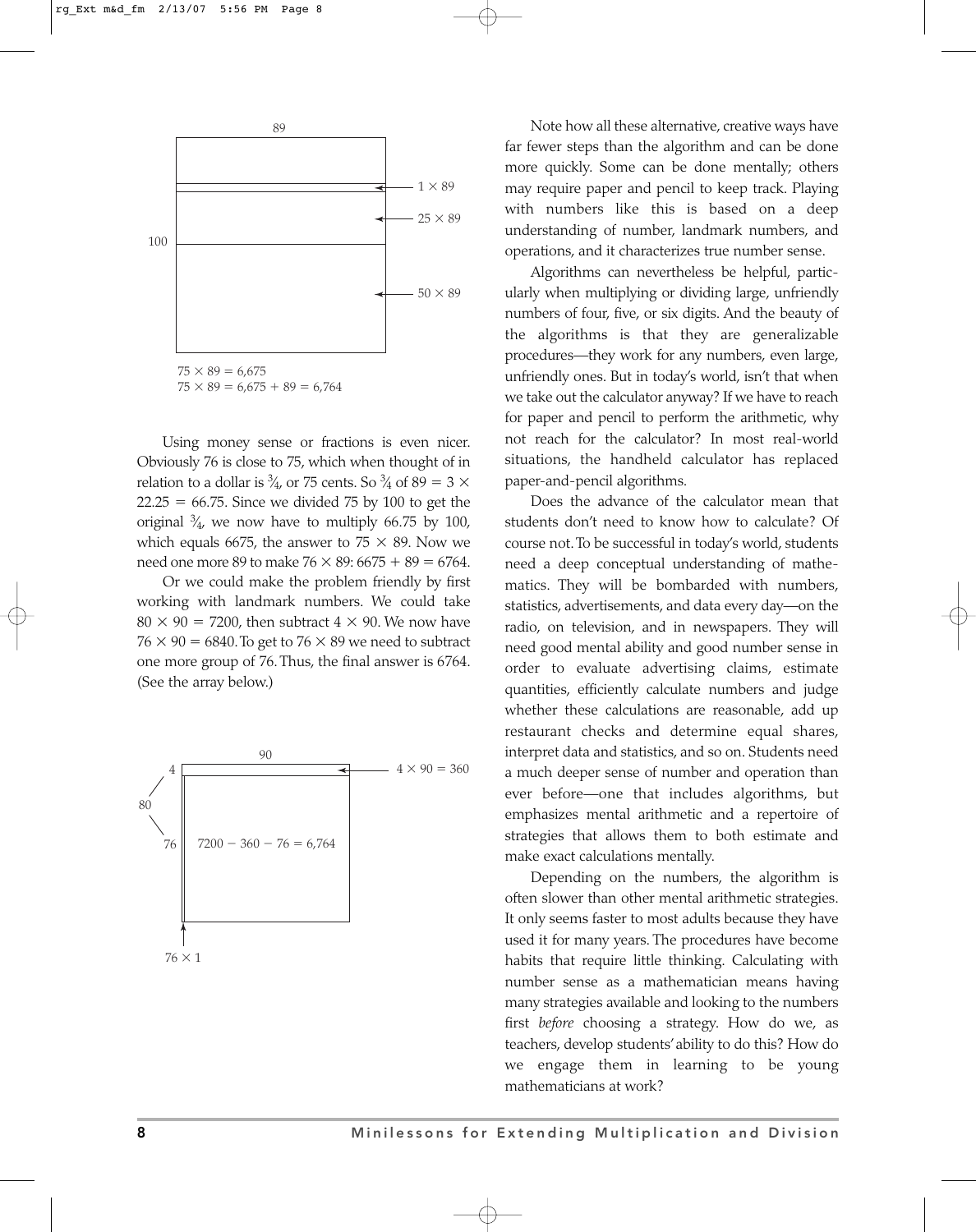### **Using Minilessons to Develop Number Sense: An Example**

Minilessons are usually done with the whole class together in the meeting area.Young students often sit on a rug; older students can sit on benches placed in a U-shape. Clustering students together like this, near a chalkboard or white board, is helpful because you will want to provide an opportunity for pair talk at times, and you will need space to represent the strategies that will become the focus of discussion. The problems are written one at a time and students are asked to determine an answer. Although the emphasis is on the development of mental arithmetic strategies, this does not mean students have to solve the problems *in* their heads—but it is important for them to do the problem *with* their heads! In other words, encourage students to examine the numbers in the problem and let those numbers guide them in finding clever, efficient ways to reach a solution. The relationships among the problems in each minilesson will support students in doing this. By developing a repertoire of strategies, an understanding of the big ideas underlying why they work, and a variety of ways to model the relations, students are creating powerful toolboxes for flexible and efficient computation. Enter a classroom with us and see how this is done.

Each day at the start of math workshop, Miki Jensen, a fourth-grade teacher in New York City, does a short minilesson on computation strategies. She usually chooses a string of six to eight related problems (like the ones provided in this resource unit) and asks the students to solve them, one at a time, and share their strategies with each other. She allows her students to construct their own strategies for working with numbers in ways that make sense to them. Posted on a strategy wall nearby are signs the students have made throughout the year as they developed a repertoire of strategies for multiplication and division. The signs read, "Make use of money," "Halve and double,""Make use of ten-times," and "When dividing, simplify first." On the chalkboard today as we enter the classroom are Miki's first four problems: 2  $\times$  3, 2  $\times$  30, 4  $\times$  4, and 4  $\times$  40. The students are now engaged in a discussion of the fifth problem,  $4 \times 42$ .

Diana, a student in Miki's class, is explaining how she solved the problem: "I know that 4 times 40 is 160, and 4 times 2 is 8. I added and got 168." Miki represents her strategy on an open array:



Diana's math partner Linda, who is sitting next to her, agrees with this answer but used a different strategy: "I just doubled 84. That was 2 times so 4 times is just double that." Miki draws this strategy on an open array as well:

|   | 42 |
|---|----|
| ◠ | 84 |
| ◠ | 84 |

"How many people did this like Linda?" Miki asks, and a few hands go up. "How many of you solved it like Diana?" More hands go up this time. "OK. Turn to the person next to you and convince them that both strategies work."After several minutes of pair talk, Miki asks if there are questions for Diana or Linda. When she sees that there are none, she goes on with her string, writing the next problem,  $4 \times 39$ .

"This one isn't so friendly." Miki teases the class with a smile but also offers encouragement: "Take your time.You can use pencil and paper to keep track, but look for a nice efficient way to solve this problem. Show me with a "thumbs-up"signal when you have had enough time." Miki waits until she sees most thumbs up and then she begins discussion."Alana?"

"I did 4 times 30. That was 120,"Alana explains. "Then I did 4 times 9.That was 36. So I added 120 and 36 and got…156." Miki draws an array to represent the partial products.

C.J. nods his head in agreement but says,"I have a shorter way. I used the earlier problem,  $4 \times 40$ , and just subtracted 4!" Miki draws the open array shown on page 10 to represent C.J.'s steps and help the other students visualize the parts."That's pretty neat, isn't it? Who can explain C.J.'s strategy? Diana?"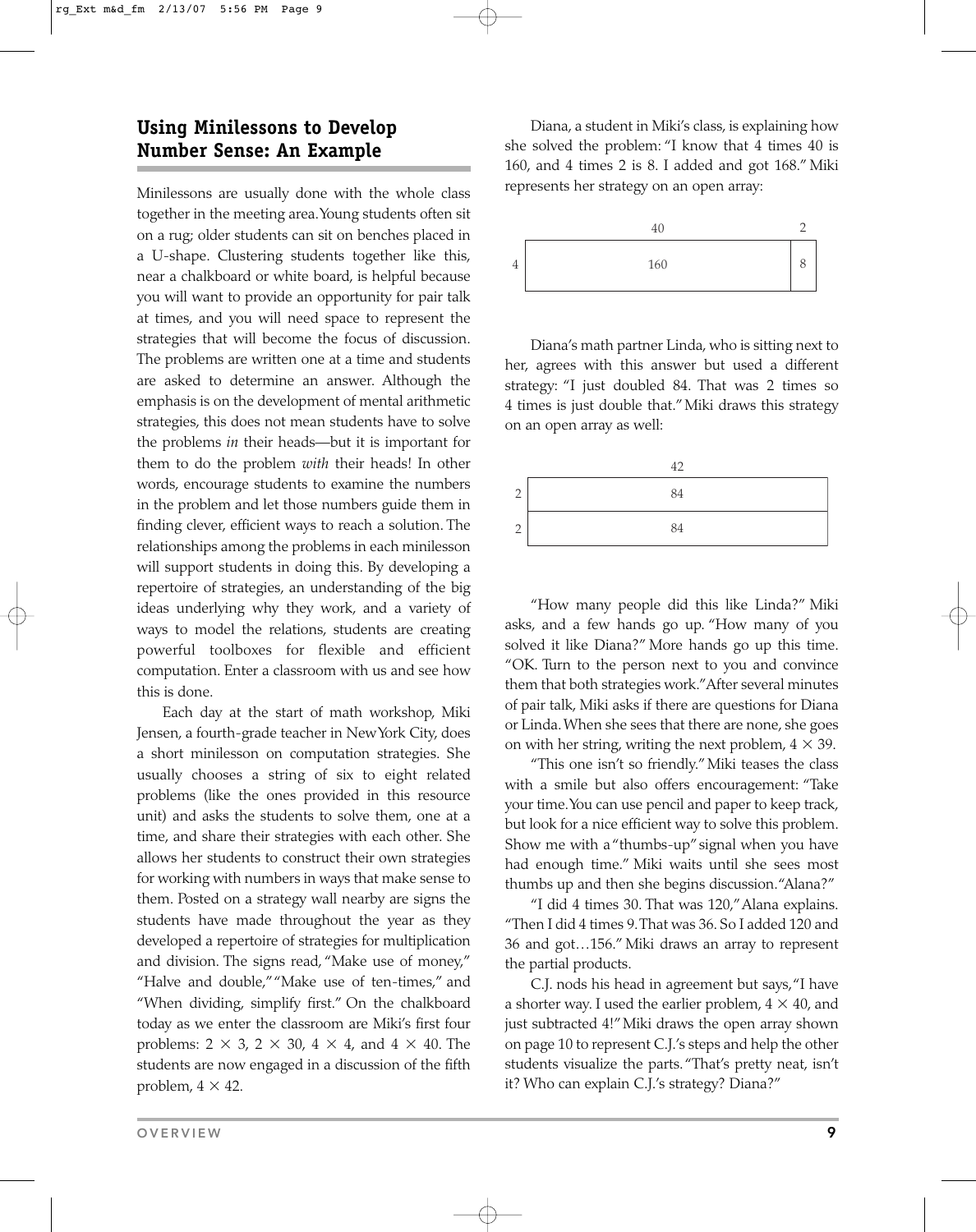

These young mathematicians are composing and decomposing numbers flexibly as they multiply. They are inventing their own strategies.They are looking for relationships among the problems.They are looking at the numbers first before they decide on a strategy. Students don't do this automatically. Miki has promoted the development of this ability in her students by focusing on computation during minilessons with strings of related problems every day. She has developed the big ideas and models through investigations, but once this understanding has been constructed, she builds fluency with computation strategies in minilessons such as this one.

#### **Using Models during Minilessons**

As you work with the minilessons from this resource book, you will want to use models to depict students' strategies. Arrays, ratio tables, and number lines are most helpful for multiplication and division. Representing computation strategies with mathematical models provides students with images for discussion and supports the development of the various strategies for computational fluency, but only if the models are understood. Once the model has been introduced as a representation of a realistic situation, you can use it to record the computation strategies that students share with the class. Doing so will enable students, over time, to use the models as powerful tools to think with.

**Note:** This unit assumes that the models have already been developed with realistic situations and rich investigations. In this series, the *Muffles' Truffles* unit can be used to develop the array model and *The Big Dinner* unit to develop the ratio table. If your students do not fully understand these models, you may find it beneficial to use these units first. Similarly, since the open number line is the primary model used for addition and subtraction in this series, it is developed in units for earlier grades, *Measuring for the Art Show* and *Ages and Timelines.*

#### **A Few Words of Caution**

As you work with the strings and models in this resource book, it is very important to remember two things. First, honor students' strategies. Accept alternative solutions and explore why they work. Use the models to represent students' strategies and facilitate discussion and reflection on the strategies shared. Sample classroom episodes (titled "Inside One Classroom") are interspersed throughout the guide to help you anticipate what learners might say and do and to provide you with images of teachers and students at work. The intent is not to get all learners to use the same strategy at the end of the string. That would simply be discovery learning. The strings are crafted to support development of computational fluency, to encourage students to look to the numbers and to use a variety of strategies helpful for working with those numbers.

Secondly, do not use the string as a recipe that cannot be varied. You will need to be flexible. The strings are designed to encourage discussion and reflection on various strategies important for numeracy. Although the strings have been carefully crafted to support the development of these strategies, they are not foolproof: if the numbers in the string are not sufficient to produce the results intended, you will need to insert additional problems, depending on your students' responses, to support them further in developing the intended ideas. For this reason, most of the strings are accompanied by a Behind the Numbers section describing the string's purpose and how the numbers were chosen. Being aware of the purpose of each string will guide you in determining what types of additional problems to add. These sections should also be helpful in developing your ability to craft your own strings. Strings are fun both to craft and to solve.